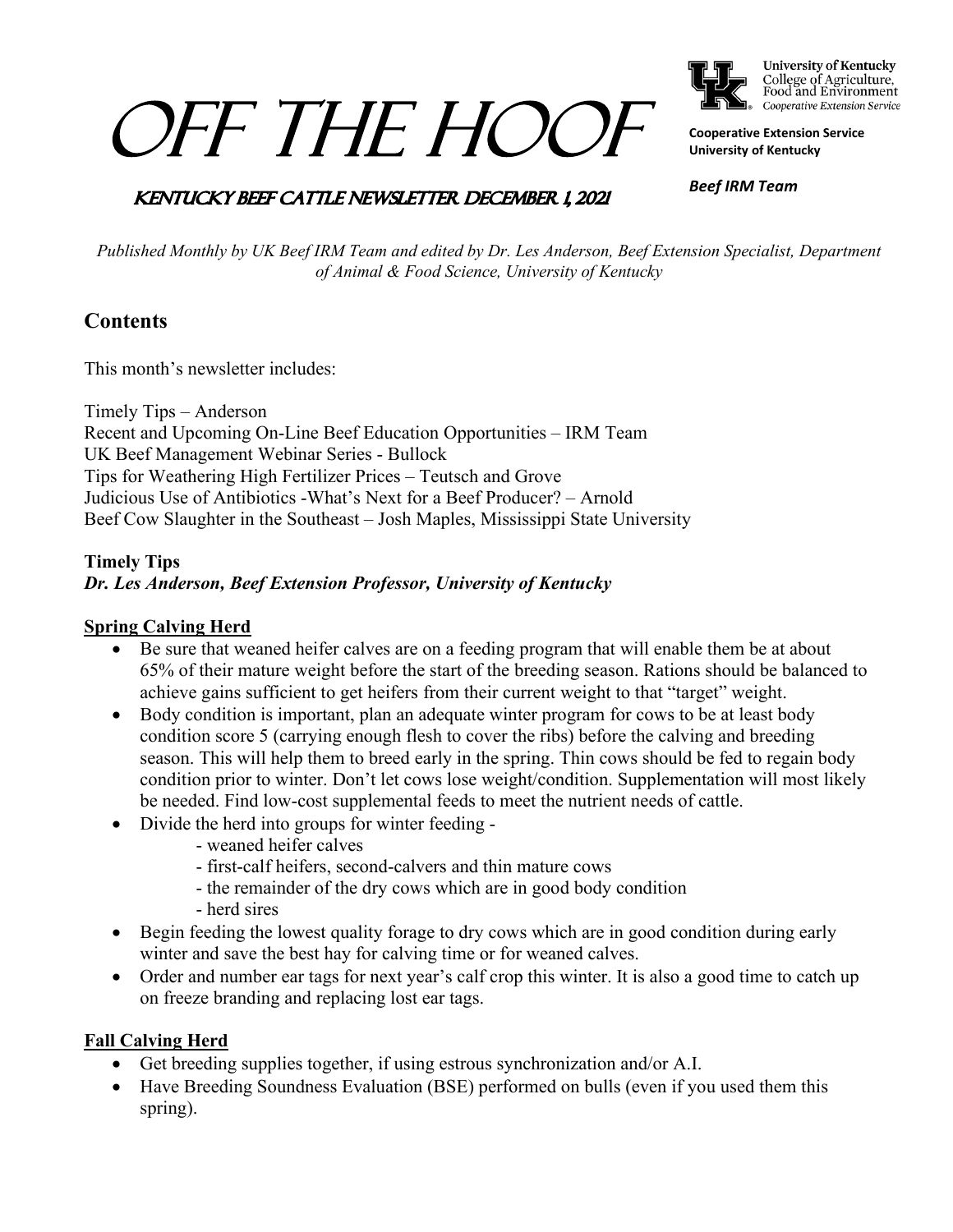- The fall breeding season starts. Breeding can best be accomplished on stockpiled fescue pasture; otherwise, cows with calves should be fed 25-30 pounds of good quality hay or its equivalent. Supplement with grain, if needed, and minimize hay waste. DON'T ALLOW THESE COWS TO LOSE BODY CONDITION PRIOR TO OR DURING THE BREEDING SEASON. It is easy to wait too long to start winter feeding. Don't do it unless you have stockpiled fescue.
- Nutrition level of cows during the first 30 days after conception is critical. Pay attention.
- Observe performance of bulls during breeding season. Watch cows for return to estrus, if you see several in heat, try to determine the cause and consider changing bulls.

### **General**

- Complete soil testing pasture to check for fertility and pH.
- Consider putting down geotextile fabric and covering with gravel in feeding areas before you begin hay feeding to minimize waste of expensive hay. Or, perhaps, construct concrete feeding pads for winter feeding areas.
- Monitor body condition and increase feed, if needed, for all classes of cattle.

# **Recent and Upcoming On-line Beef Education Opportunities** *Beef IRM Team, University of Kentucky*

| <i>ROWLI</i>     | <b>USDA Research Update</b><br>Timely Topics - Beef Extension Crew                                                                                                                                                  |
|------------------|---------------------------------------------------------------------------------------------------------------------------------------------------------------------------------------------------------------------|
| BeefBits Podcast | Texas Winters – Lehmkuhler and Dr. Jason Smith TAMU<br>Cozy Confinement – Lehmkuhler and Dr. Morgan Hayes<br><i>Profit Hinges on Pregnancy</i> – Lehmkuhler and Anderson<br>The Whole Herd - Lehmkuhler and Bullock |

To access this and other excellent beef educational content, visit our Facebook Page (facebook.com/KyBeefIRM) and/or on the Department of Animal & Food Science YouTube page [\(https://www.youtube.com/channel/UCu4t18Zo2E\\_4\\_DBBELPjPMg\)](https://www.youtube.com/channel/UCu4t18Zo2E_4_DBBELPjPMg). Subscribe to the AFS YouTube page and click the notifications bell to receive a notification whenever we publish new beef education content. Beef Bits can also be accessed on the podcast website [\(https://www.podbean.com/media/share/pb-meqic](https://www.podbean.com/media/share/pb-meqic-e6f8f1?utm_campaign=u_share_ep&utm_medium=dlink&utm_source=u_share)[e6f8f1?utm\\_campaign=u\\_share\\_ep&utm\\_medium=dlink&utm\\_source=u\\_share\)](https://www.podbean.com/media/share/pb-meqic-e6f8f1?utm_campaign=u_share_ep&utm_medium=dlink&utm_source=u_share).

# **UK Beef Management Webinar Series Dr. Darrh Bullock, Extension Professor, University of Kentucky**

Please join us for our Beef Management Webinar Series that meets via Zoom in the evening of the second Tuesday of each month. Registration is necessary, however, if you previously signed up for the ROWLI webinar series we conducted over the past 18 months or have already signed up for this webinar series then you do not need to re-register, you will automatically receive the invitation the morning of each presentation. If you need to register, please send an email to dbullock@uky.edu with Beef Webinar in the subject line and your name and county in the message. You will receive the direct link with a password the morning of each meeting. This invitation will directly link you to the site and you will be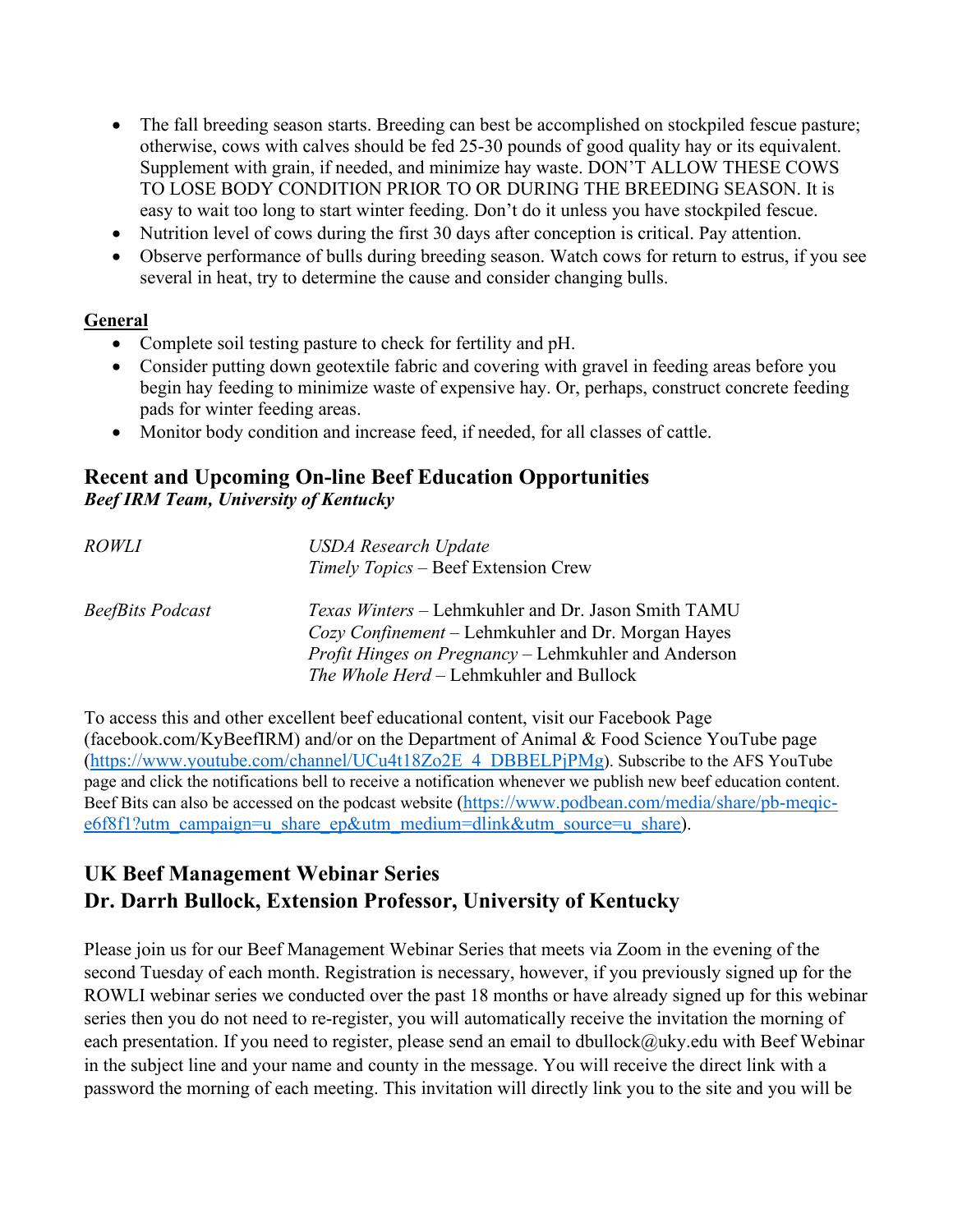asked for the password which can be found just below the link. Each session will be recorded and posted for later viewing. All meeting times are 8:00pm ET/7:00pm CT. The following is the planned agenda to date:

November 9, 2021 USDA Forage-Animal Production Research Unit Update, Dr. Michael Flythe and Dr. Brittany Harlow

December 14, 2021 Shooting the Bull: Answering all your beef related questions! – Roundtable discussion with UK Beef Specialists

January 11, 2022 Milk: Benefit or Burden – Dr. Darrh Bullock and Dr. Jeff Lehmkuhler

February 8, 2022 AFS Beef Research Update Titles and speakers to be announced.

March 8, 2022 Shooting the Bull: Answering all your beef related questions! – Roundtable discussion with UK Beef Specialists

# **Tips for Weathering High Fertilizer Prices** *Chris Teutsch and John Grove, UK Research and Education Center at Princeton*



Figure 2. Few nutrients are removed from grazing systems. Nutrients enter grazing systems via feed, fertilizer, and nitrogen fixation in legumes and are recycled by grazing and deposition of dung and urine and decomposition of plant residue and senesced roots (*Illustration by Chris Teutsch, UKY*).

In the last year, the cost of fertilizer had increased more than 125%, 85%, and 115%, for urea (nitrogen), diammonium phosphate (phosphorus), and muriate of potash (potassium), respectively (Figure 1). The price of nitrogen could continue to increase due to the idling of N manufacturing capacity caused by weather issues and increased natural gas and shipping costs. Nitrogen prices could conceivably reach \$1.00/lb N early next year. So, the question becomes what management strategies ruminant livestock producers could use to manage soil fertility as fertilizer markets continue to experience volatility.

### **Management Strategies: No "Silver Bullets"**

We wish we had a miracle cure for high fertilizer prices, but we don't. And we would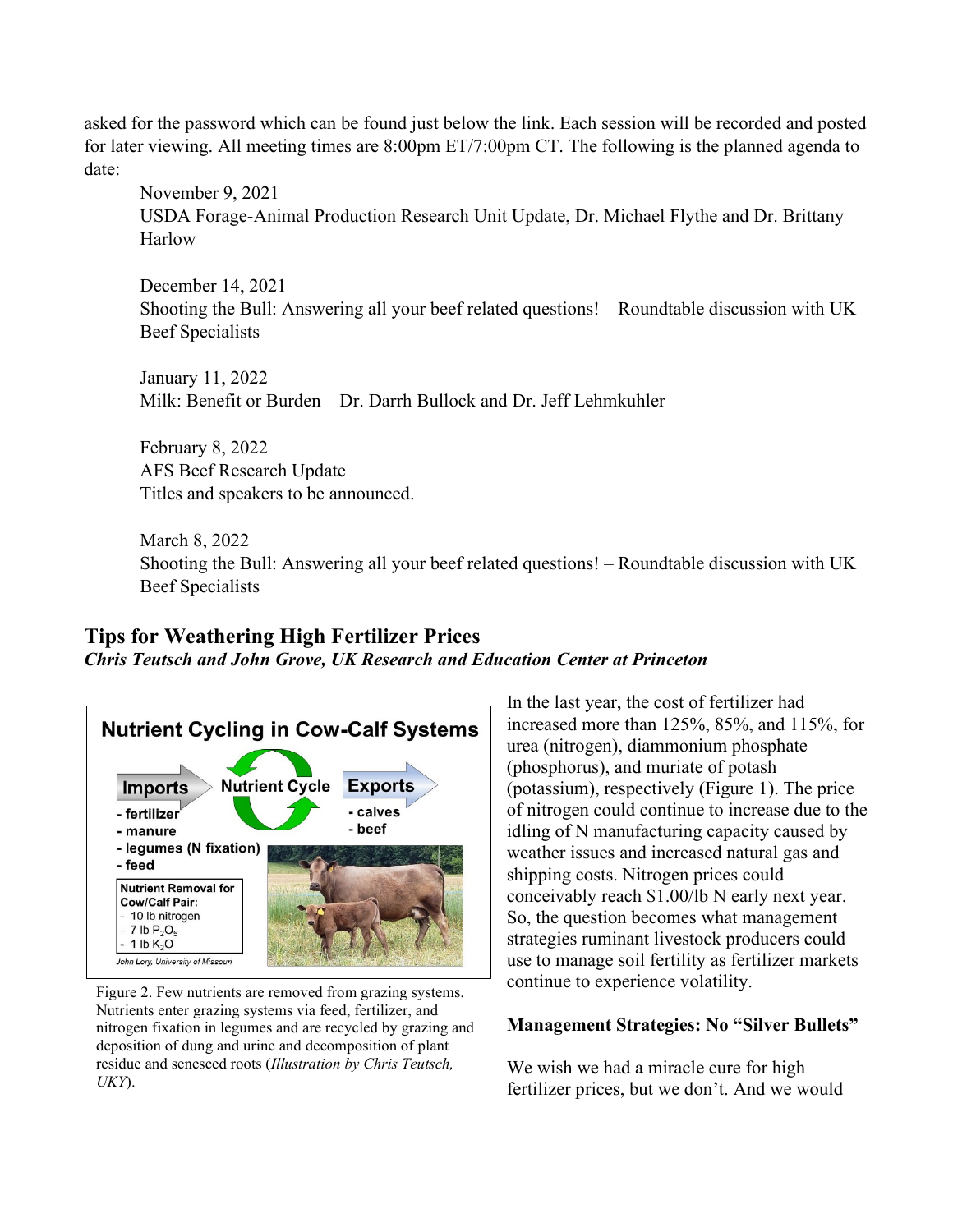caution you to closely scrutinize claims from retailers of products that are offering you something that sounds too good to be true. One competitive advantage that well managed grazing systems have is that nutrient removal is very low and with good grazing management strong nutrient cycles can be developed (Figure 2). Below you will find some strategies that can be implemented to help you get through the current period of high fertilizer prices.

*Soil test pastures and hay fields*. You are probably saying to yourself why in the world would I even bother soil testing when fertilizer prices are so high. It is impossible to manage something without data. A soil test allows you to target fertilizer applications to fields that have the potential to respond. If the P or K soil test level for a given nutrient is in the low range, then the probability of a yield response is high (Table 1). If the P or K soil test level is in the medium or high range, the probability of a yield response diminishes. So, our best advice at this time is that if your soil test value is a SOLID MEDIUM, do NOT apply that P or K fertilizer until prices moderate.



Figure 3. Soil testing is an important tool for managing soil fertility in pastures, especially when fertilizer prices are high (*Photo by Chris Teutsch, UKY*).

*Monitor soil test levels in hayfields closely*. Since hay removes much higher quantities of nutrients than grazing, it is important to closely track nutrient levels and apply P or K fertilizer when soil test values drop below the MEDIUM range. This will prevent nutrient mining and yield decline.

*Apply lime according to soil test.* Soil acidity or alkalinity can have a profound impact on soil nutrient availability to forage plants (Figure 3). Maintaining soil pH between 6.0 and 7.0 results in the greatest



Figure 1. Fertilizer price trends for nitrogen (urea), phosphorus (DAP) and potassium (muriate of potash). In the last 12 months fertilizer prices have increased more than 50% (*[Data from Russ Quinn at DTN](https://www.dtnpf.com/agriculture/web/ag/crops/article/2021/09/15/retail-fertilizer-price-climb-slowly)*).

availability of macro- and secondary-nutrients such as nitrogen, phosphorus, potassium, magnesium, and sulfur. In contrast to fertilizer prices, lime costs have remained about the same. If your soil test indicates that you need lime, it will likely be the best buy you can make at the current time.

*Capitalize on nutrients in hay*. Every ton of hay contains approximately 50 lb N, 15 lb  $P_2O_5$ , and 50 lb K<sub>2</sub>O. The current value of the nutrients in one ton of hay is approximately \$50. How we manage hay feeding will determine the actual value of these nutrients. If we feed hay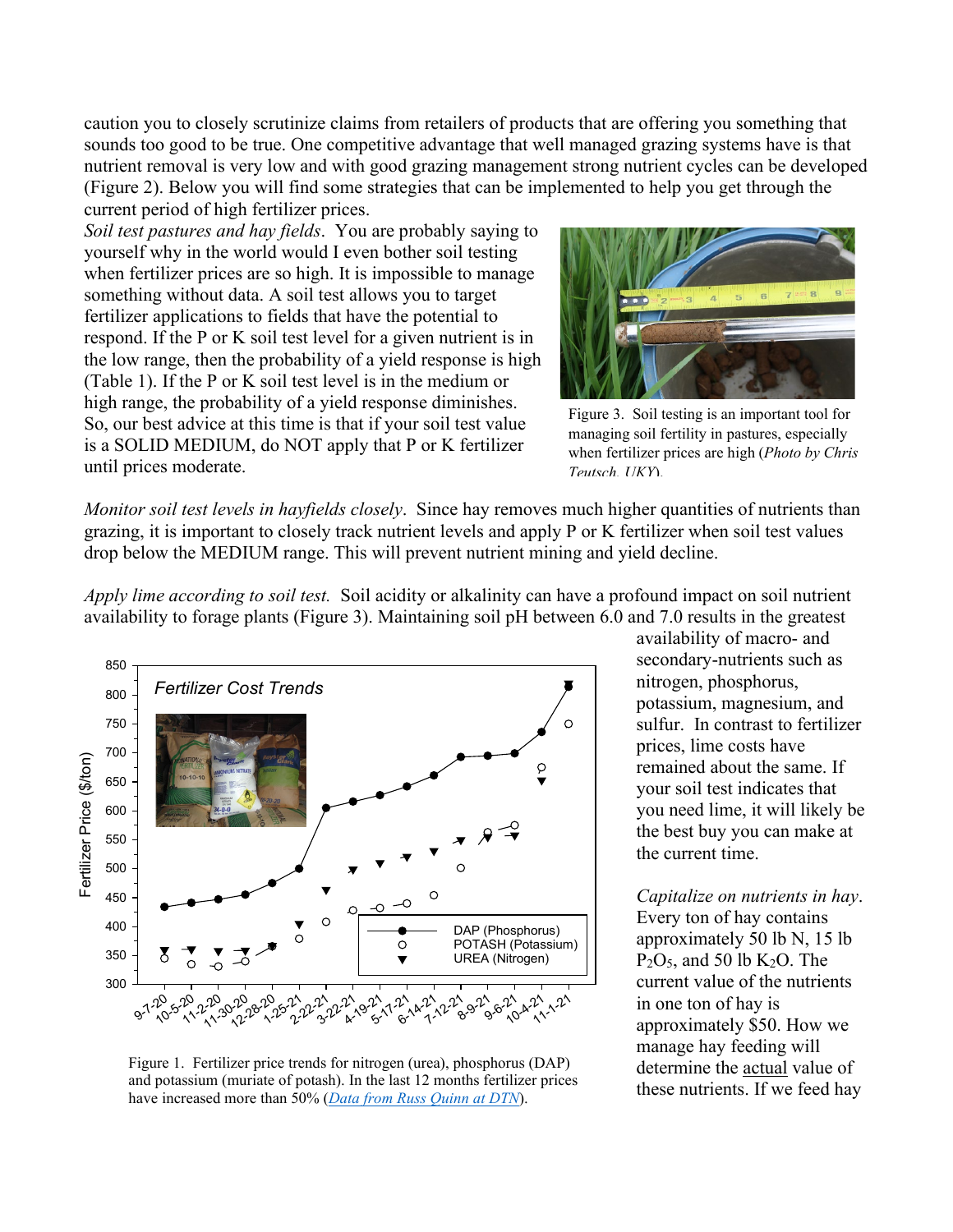in one paddock near the barn, then the value of these nutrients will be low because they will be concentrated in one small area. In contrast, if we move feeding points and feed the hay on pastures with lower soil test values, then the value of the nutrients in hay will be higher.

Table 1. Probability of forage yield response for soil test levels ranging from very low to very high (Edwin Ritchey and John Grove, personal communication, April 19, 2021).

| <b>UKY Soil Test Level</b> | <b>Probability of Yield Responset</b> |
|----------------------------|---------------------------------------|
| <b>Very High</b>           | $0\%$                                 |
| High                       | $<25\%$                               |
| Medium +                   | 25 to 50%                             |
| <b>Medium</b>              | 50%                                   |
| Medium -                   | 50 to 70%                             |
| Low                        | 70-90%                                |
| <b>Very Low</b>            | $>90\%$                               |

#### *Implement rotational stocking*. This doesn't sound like much of a

†These are estimates and will vary with soil type and environmental conditions.

nutrient management strategy, does it? In large continuously stocked pastures, animals will consume nutrients in the form of forage and concentrate them around shade and water sources in the form of dung and urine. One way to improve nutrient distribution in pastures is to subdivide and implement rotational grazing. Confining livestock to smaller areas for short periods of time significantly improves dung and urine distribution.

*Replace commercial nitrogen by overseeding clover into pastures*. Legumes fix nitrogen from the air to a plant available form via symbiotic nitrogen fixation, improve forage quality and animal performance, and dilute the toxic effects of the endophyte found in tall fescue. Red and white clover are estimated to fix between 50 and 120 lb N per acre per year. This fixed nitrogen is indirectly shared with legumes through grazing and the associated deposition of dung and urine, through death and decomposition of above and below ground plant parts, and the senescence of root nodules.

*Frost seed clover in February*. The simplest and most cost-effective way to introduce clover into pastures is by broadcasting 6-8 lb of red clover/A and 1-2 lb of ladino clover/A onto closely gra [Grab your reader's attention with a great quote from the document or use this space to emphasize a key point. To place this text box anywhere on the page, just drag it.]

zed pastures in February and allowing the freezing and thawing cycles to incorporate the seed. Allow animals to remain on these pastures until the new clover seedlings have become tall enough to be grazed off. At his point, remove animals and allow the seedling to reach a height of 8-10". At this point, these pastures can be incorporated back into the rotation.

*Determining nitrogen fertilizer needs.* There are no good soil tests for N, so use university rate recommendations. Most rate recommendations are a 'range', so consider an application rate at the lower end of the range when fertilizer N prices are high. Consider your personal experience with N response in your pastures and hayfields. Well managed pastures that have a strong legume component and are rotational stocked can have strong nitrogen cycle. This will tend to make them less responsive to nitrogen fertilizer. Remember, more N drives more grass growth, BUT it is only a good investment if the additional forage will be utilized!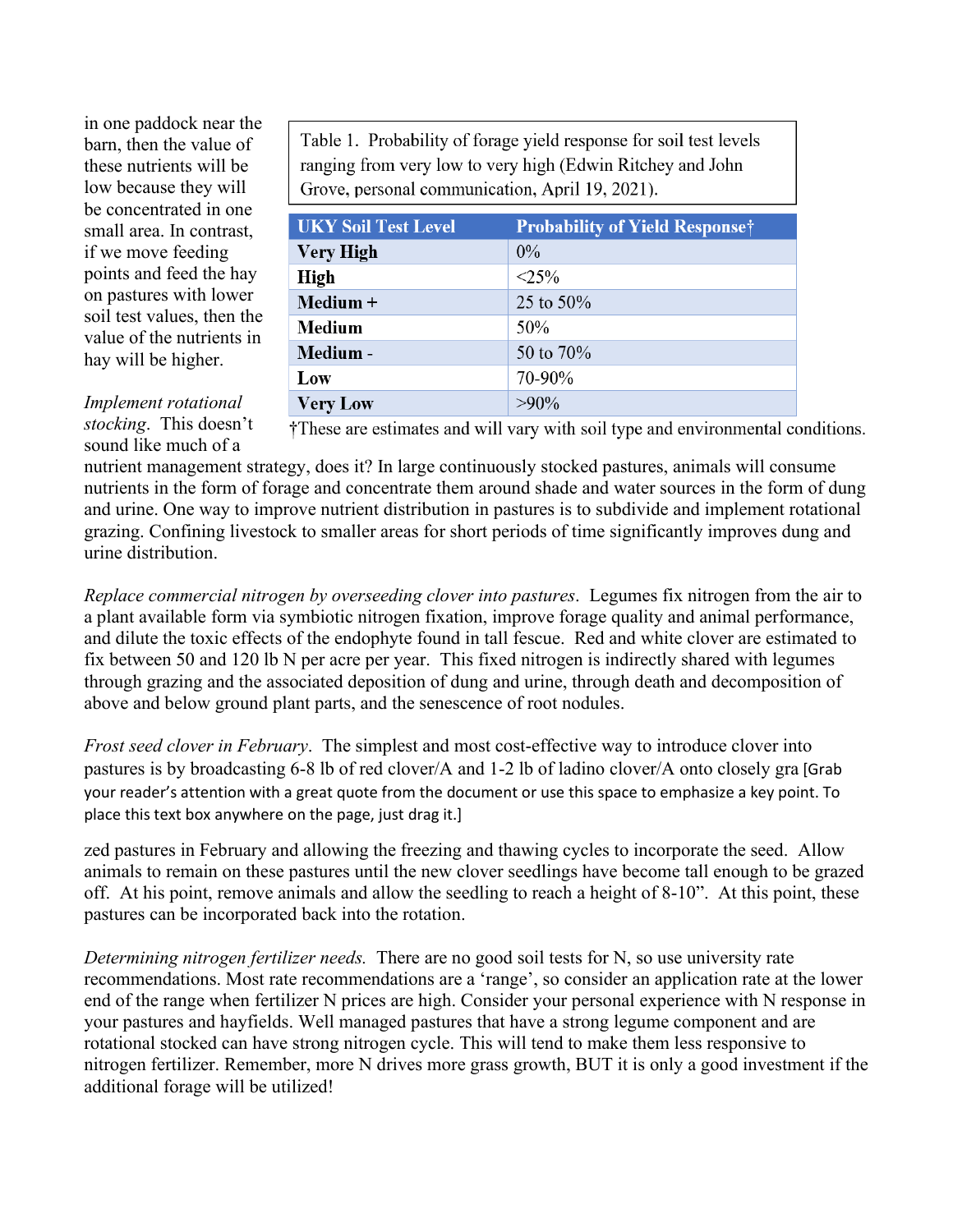

Figure 4. Impact of soil pH on availability of nutrients to plants. The wider the band, the more plant available a given nutrient is. Maintaining soil pH between 6.0 and 7.0 optimizes the availability of essential plant nutrients (*Figure from the NSW Department of Primary Industries)*.

### **Take Home Points**

Although there is no "silver bullet" for high fertilizer prices, some key management strategies will help you weather these high prices in the short-term and develop grazing systems that are less dependent on commercial fertilizer inputs in the long-term.

- 1. Soil test pastures to provide baseline data for short- and long-term fertilizer management.
- 2. Do NOT apply P and K fertilizer to pastures testing MEDIUM until fertilizer prices moderate.
- 3. Apply needed lime to pastures according to soil test to make nutrients in the soil more available to forage plants.
- 4. Closely monitor soil test levels in hayfields to prevent nutrient mining and yield decline.
- 5. Feed hay on pastures with low soil test values.
- 6. Move hay feeding points around the pasture to improve nutrient distribution.
- 7. Implement rotational stocking to improve dung and urine distribution in pastures.
- 8. Frost seed clover into pastures to improve forage quality, help with tall fescue toxicosis, and fix atmospheric nitrogen into a plant available form.
- 9. Apply fertilizer nitrogen at the lower end of the recommended rate range, knowing that you will use resulting grass growth.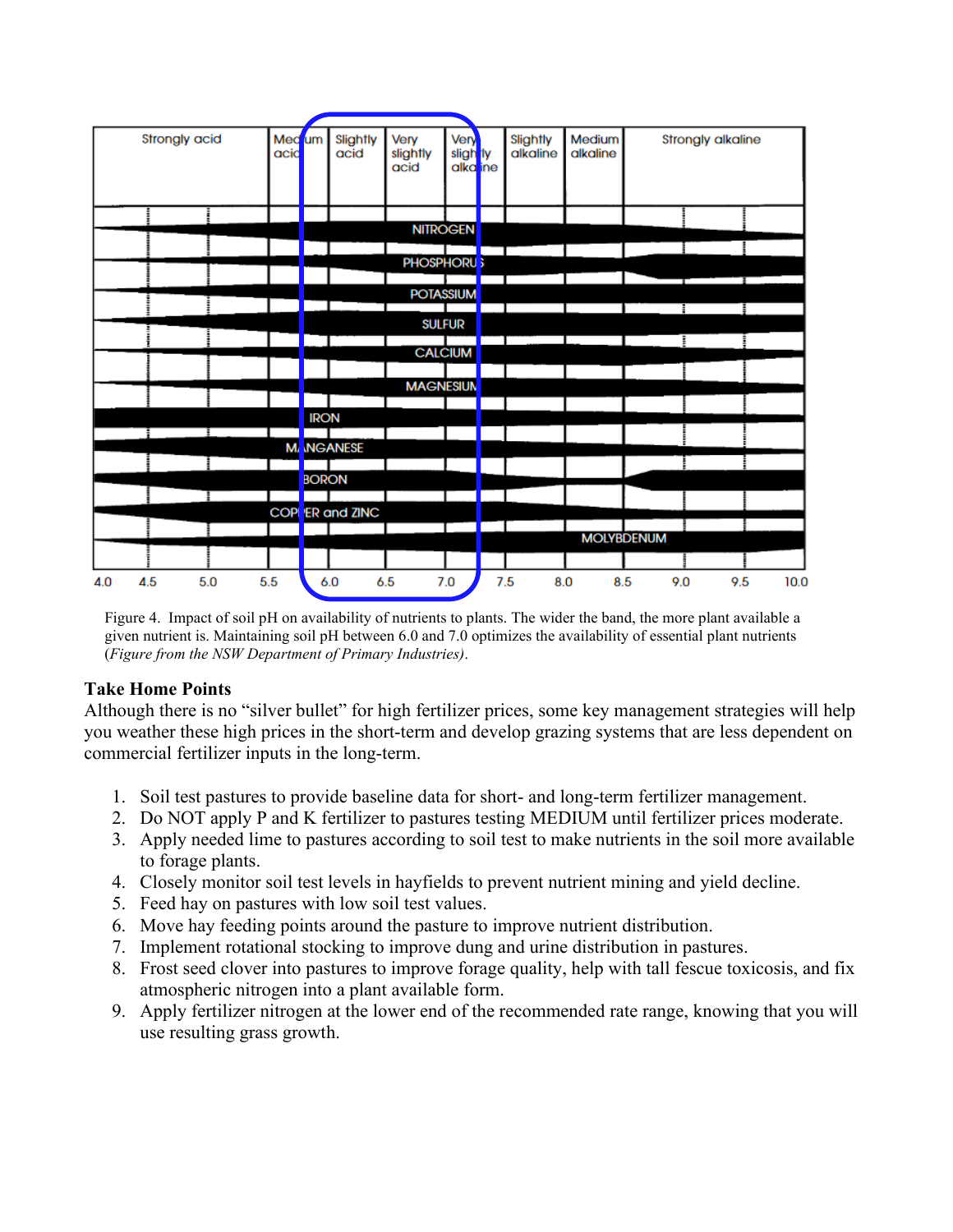## **Judicious Use of Antibiotics-What's Next for a Beef Producer?** *Dr. Michelle Arnold, UK Veterinary Diagnostic Laboratory*

The Food and Drug Administration (FDA) is continuing to implement strategies to promote the \*judicious or appropriate use of antibiotics considered important in human medicine when they are used in food-producing animals. FDA's goal is to curb the development of antibiotic-resistant bacteria and in turn reduce the risk of human infections that are difficult to treat due to ineffective antibiotics. On June 11<sup>th</sup> of 2021, FDA finalized a Guidance for Industry (GFI) #263, which outlines the process for animal drug manufacturers to change all remaining antibiotic formulations used in animal health care from over-the-counter (OTC) to prescription status. Manufacturers will have two years from the date of issue to make this label change to their products. Basically, this means products commonly used by beef producers such as injectable penicillin and oxytetracycline (for example, LA-300) will no longer be available without a prescription as of June 2023.

The new GFI #263 is an extension of an earlier guidance published in 2013 designated GFI #213. As of January 2017, GFI #213 effectively moved all OTC antibiotics used in feed to Veterinary Feed Directive (VFD) status and those used in drinking water to prescription (Rx) status as well as eliminated production uses such as growth promotion. Of the 292 drugs affected by this government directive #213, 93 products used in drinking water were converted to prescription status; 115 products used in feed were converted from OTC to veterinary feed directive status; and 84 were removed from the market. Production indications were withdrawn from 31 product labels. With full implementation of GFI #213, approximately 96% of medically important antimicrobials used in animals are now under veterinary oversight. Once the recommendations in the new GFI #263 are fully implemented, all dosage forms of medically important antimicrobials approved for use in animals will only be available from, or under the supervision of, a licensed veterinarian, and only when necessary for the treatment, control or prevention of specific diseases. Producers will have to consult their veterinarian to obtain all antibiotics in any form (injectable, bolus, topical, intramammary) or for a prescription to purchase them from a distributor.

FDA's new strategy with GFI #263 is primarily focused on "medically important antimicrobial drugs" that are available without a prescription and can be given without a veterinarian's involvement. This includes, but is not limited to, beta-lactams (Penicillin G, Cephapirin), aminoglycosides (Gentamicin), lincosamides (Lincomycin), macrolides (Tylosin, Erythromycin), sulfonamides (Sulfadimethoxine, Sulfamethazine, Sulfachlorpyridazine) and tetracyclines (Oxytetracycline, Chlortetracycline). FDA first developed its list of antimicrobial drugs (antibiotics) considered "medically important" in Guidance #152, *Evaluating the Safety of Antimicrobial New Animal Drugs with Regard to Their Microbiological Effects on Bacteria of Human Health Concern*, published in October 2003. This list is available in Appendix A of GFI #152 and can be accessed at the following link: <https://www.fda.gov/media/69949/download>. Medical "importance" of a drug is based on its efficacy in human medicine and other factors including the usefulness of the drug in food-borne infections, the types of infections treated, the availability of alternative therapies, the uniqueness of the mechanism of action, and the ease with which resistance develops and is transferred between organisms. There are several growth promotion products in the cattle industry that are not listed in Appendix A. Bacitracin, bambermycins (Gainpro®), laidlomycin (Cattlyst®), and ionophores (such as monensin and lasalocid) are not affected by this GFI.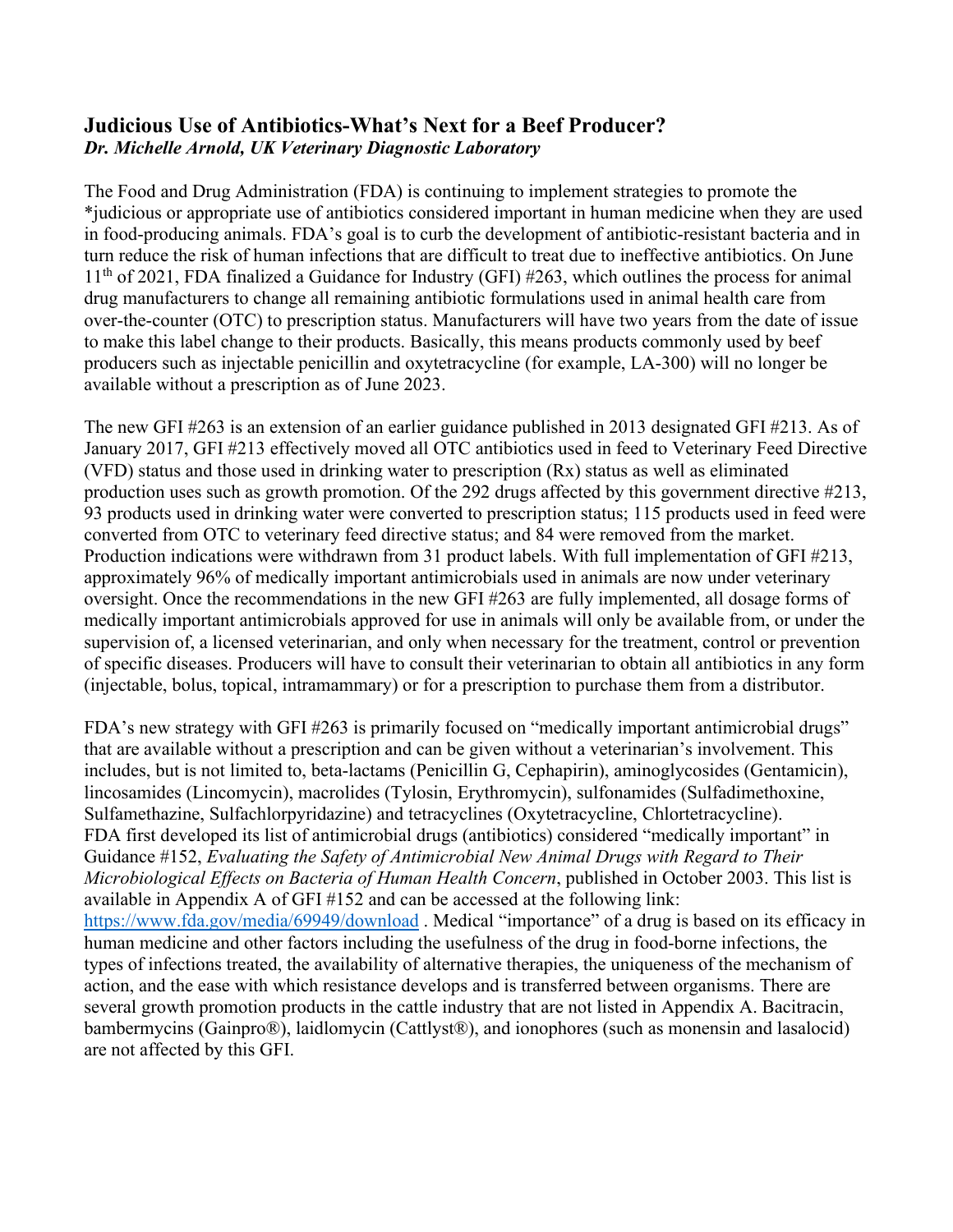The FDA has made available a webpage entitled "GFI #263: Frequently Asked Questions (FAQs) for Farmers and Ranchers" available at [https://www.fda.gov/animal-veterinary/judicious-use](https://www.fda.gov/animal-veterinary/judicious-use-antimicrobials/gfi-263-frequently-asked-questions-farmers-and-ranchers)[antimicrobials/gfi-263-frequently-asked-questions-farmers-and-ranchers](https://www.fda.gov/animal-veterinary/judicious-use-antimicrobials/gfi-263-frequently-asked-questions-farmers-and-ranchers) . One specific question of interest addressed on this website is "Will a veterinarian be required to physically examine each animal before writing a prescription?" The following answer is provided by FDA: "Although specific requirements vary by state, veterinarians are generally not required to examine each

individual animal for which a prescription is issued, as long as the veterinarian has established a valid veterinarian-client-patient relationship (VCPR) with the farmer or rancher that owns or cares for the animal(s) in need of treatment.

Establishing a VCPR generally requires, among other things, that the veterinarian has become familiar with the management of the animals on a given farm or ranch by examining the animals and/or visiting the facility where the animals are managed. [See Box 1 for KY VCPR Requirements]

Box 1

321.185 Veterinarian-client-patient relationship (VCPR)

(1) In order for a veterinarian to practice veterinary medicine, a relationship among the veterinarian, the client, and the patient shall be established and maintained.

"Veterinarian-client-patient relationship" means that:

(a) The veterinarian has assumed the responsibility for making judgments regarding the health of the animal and the need for veterinary treatment, and the client, whether owner or other caretaker, has agreed to follow the instructions of the veterinarian;

(b) There is sufficient knowledge of the animal by the veterinarian to initiate at least a general or preliminary diagnosis of the medical condition of the animal. This means that the veterinarian has recently seen and is personally acquainted with the keeping and care of the animal by virtue of an examination of the animal or by medically appropriate and timely visits to the premises where the animal is kept; and

(c) The practicing veterinarian is readily available or shall provide medical service for follow-up in case of adverse reactions or failure of the regimen of therapy. A new regimen of therapy shall be contingent only upon cooperation of the client and availability of the subject animal.

Farmers and ranchers may want to consult with their veterinarian to have a plan in place prior to the transition period, including a plan for getting access to appropriate antimicrobial products to address animal health issues when a veterinary visit is not feasible or not considered necessary by the veterinarian."

During the two-year timeframe for implementation that began on June 11, 2021, FDA plans to work with affected stakeholders and state partners to

answer questions about the voluntary transition process and provide assistance, hear feedback and answer questions about the guidance where possible. There are legitimate concerns regarding the increased cost of this legislation to beef producers and the lack of food animal veterinarians in many parts of the country. Similarly, veterinarians are concerned about the increased regulatory burden this move to prescription status will impose. The guidance document and a link for submission of comments can be found at [https://www.fda.gov/regulatory-information/search-fda-guidance-documents/cvm-gfi-](https://www.fda.gov/regulatory-information/search-fda-guidance-documents/cvm-gfi-263-recommendations-sponsors-medically-important-antimicrobial-drugs-approved-use-animals)[263-recommendations-sponsors-medically-important-antimicrobial-drugs-approved-use-animals.](https://www.fda.gov/regulatory-information/search-fda-guidance-documents/cvm-gfi-263-recommendations-sponsors-medically-important-antimicrobial-drugs-approved-use-animals) The FDA is reaching out to stakeholders for input and public comments. Comments on the proposal are due online via [www.regulations.gov](http://www.regulations.gov/) by December 24, 2021.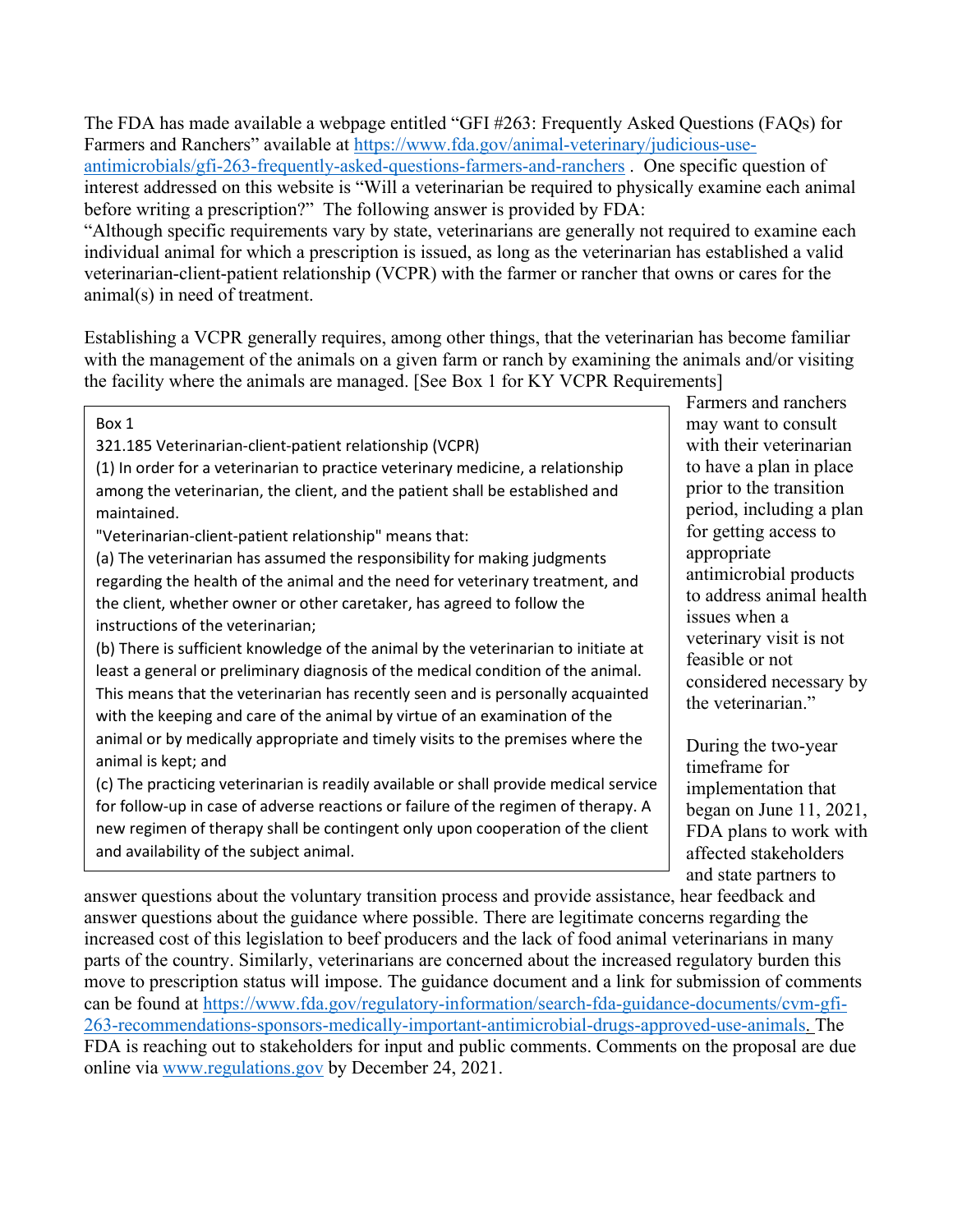Comments may also be submitted by mail to: Dockets Management Staff HFA-305 Food and Drug Administration 5630 Fishers Lane, Room 1061 Rockville, MD 20852 Comments should reference docket number FDA-2019-D-3614.

\*What is "Judicious Use"? "Judicious use", according to FDA, is using a drug appropriately and only when necessary. The development of resistance to medically important drugs, and the resulting loss of their effectiveness, poses a serious public health threat. Misuse and overuse of antimicrobial drugs creates selective pressure that allows resistant bacteria (the "bad bugs") to increase in number faster than susceptible bacteria and is hypothesized to transfer through the food chain to humans, potentially increasing the opportunity for individuals to become infected by resistant bacteria. This scenario may result in treatment failure or a prolonged course of disease in a human patient because the antibiotics routinely used for that condition were not effective (for example: methicillin-resistant *Staph. aureus* or MRSA). Because antibiotic overuse contributes to the formation of drug resistant organisms, these important drugs must be used carefully in both animal and human medicine to slow the development of resistance.

## **Beef Cow Slaughter in the Southeast** *Dr. Josh Maples, Assistant Extension Professor, Mississippi State University*

Beef cow slaughter has been higher than year-ago levels for most weeks in 2021. Year to date, national beef cow slaughter is up 10 percent over the same period of 2020. That 10 percent increase translates to an additional 6,000 head weekly average. Higher feed costs and drought have contributed to this increase in beef cows culled nationally which is worthy of an article on its own. However, in this article we look specifically at beef cow slaughter in the southeast region.

Beef cow slaughter is up sharply in recent weeks over 2020 levels in the southeast reporting region (region 4, chart below) which includes AL, FL, GA, KY, MS, NC, SC & TN. This region accounts for about 15 percent of national beef cow slaughter. To avoid the most significant pandemic disruptions in spring 2020, I use data from July to November in 2020 and 2021. For that 20 week period, beef cow slaughter in region 4 is 25 percent higher in 2021 than it was during the same period of 2020. That is equivalent to an additional 2,000 head each week on average.

There has been some additional cow processing capacity brought online in the southeast during 2021 which helps explain the weekly increase in slaughter. But a key question is where are the cows coming from? Are producers in the southeast culling cows deeper than previously expected? We don't know exactly where the cows are coming from based on the data available, but weekly auction receipts shed some light on the questions.

I pulled weekly slaughter cattle auction receipts for three of the eight states in region 4 – GA, KY, and MS (I don't have the same data for the other five states in the same format). For these three states,